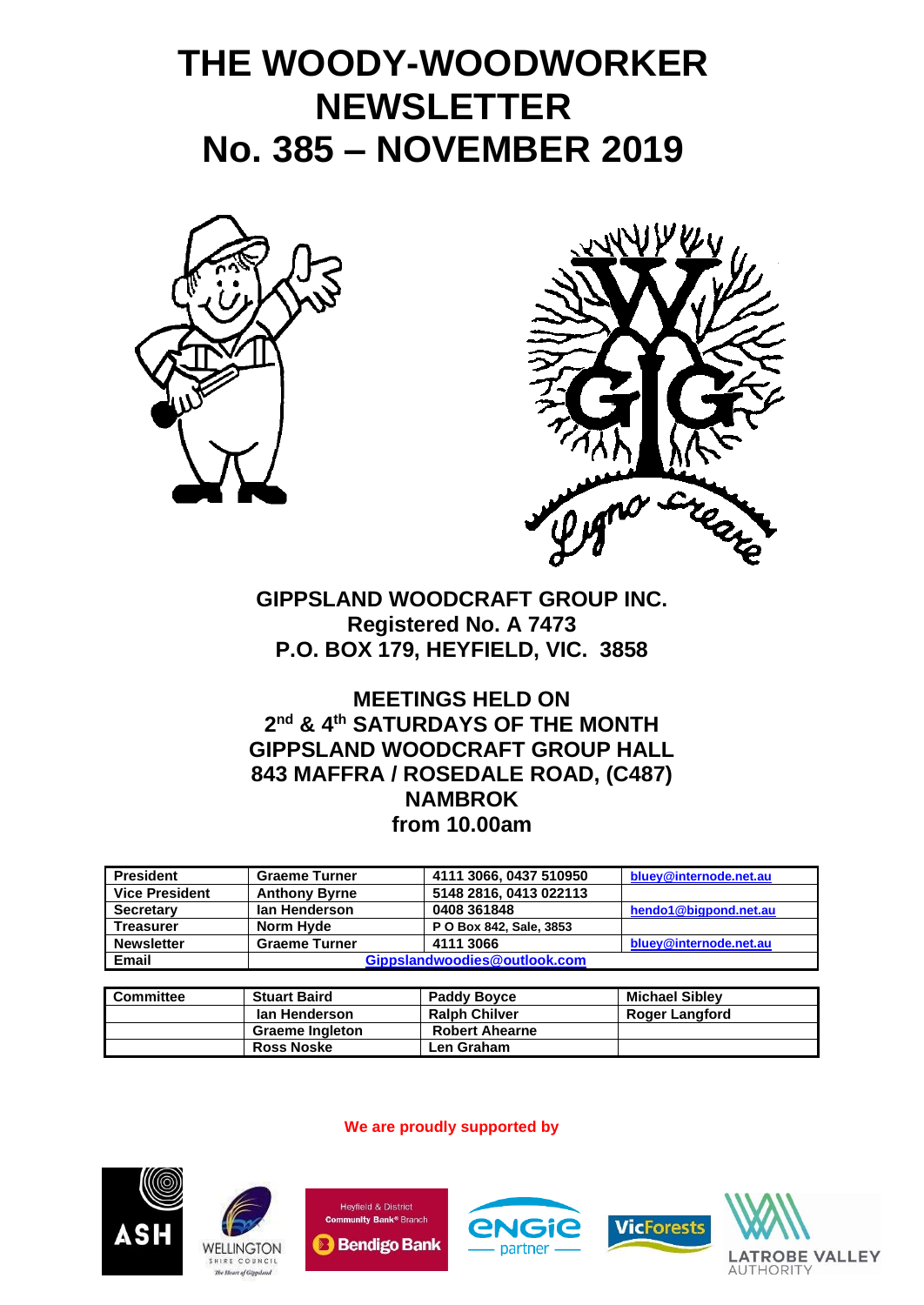### **MINUTES OF MEETING HELD AT CLUBROOMS, NAMBROK, SATURDAY 12 TH OCTOBER 2019**

**MEMBERS PRESENT**: Alex Prodanovic, Anthony Byrne, Ashley Thompson, Ben Thompson, Bernie McCaferty, Brian Wills, Colin Elmore, Cyril Hibbert, Denis Booth, Freda Peel, Geoff Howe, Glen Bradley, Graeme Ingleton, Graeme Turner, Graham Faravoni, Henk Flens, Lois Flens, Henry Winters, John Brei, John Pritchard, Len Graham, Lyn Marsh, Margaret Beckett, Michael Sibley, Norm Hyde, Peter Vranek, Ralf Chilver, Robert Ahearne, Roger Langford, Ross Neilson, Stuart Baird, Taffy Sault.

**VISITORS:** Michelle Edwards, Chris

**APOLOGIES:** Paddy Boyce, Doug Thompson, Ross Noske, Ian Henderson, Yvonne Bradley, John Cruikshank, Col Armitage, Warren - Marine Timbers**.**

**GUEST SPEAKERS:** No guest speaker - Warren from Marine Timbers could not make it.

**MINUTES:** As per the last newsletter the minutes were moved as correct by Brian Wills and *seconded by Stuart Baird*.

**TREASURERS REPORT:** Balance. \$27,477.74 Norm Hyde moved the treasurer's report be accepted, *seconded by Colin Elmore.*

#### **CORRESPONDENCE:**

- Newsletter from Berwick District Woodworkers Club

- Letter from Hand Tool Preservation Association of Australia Inc advertising their Antique & Collectable Hand Tool Market featuring Tool Identification and Valuation Booth – Sunday October  $6<sup>th</sup>$  2019 9am to 12.30pm.

Venue: St Anthony's Parish Hall, 164 Neerim Road, Cnr Neerim & Grange Rds, Caulfield East, 3145, Melbourne

Anthony Byrne moved the correspondence be accepted, *seconded by Cyril Hibbert.*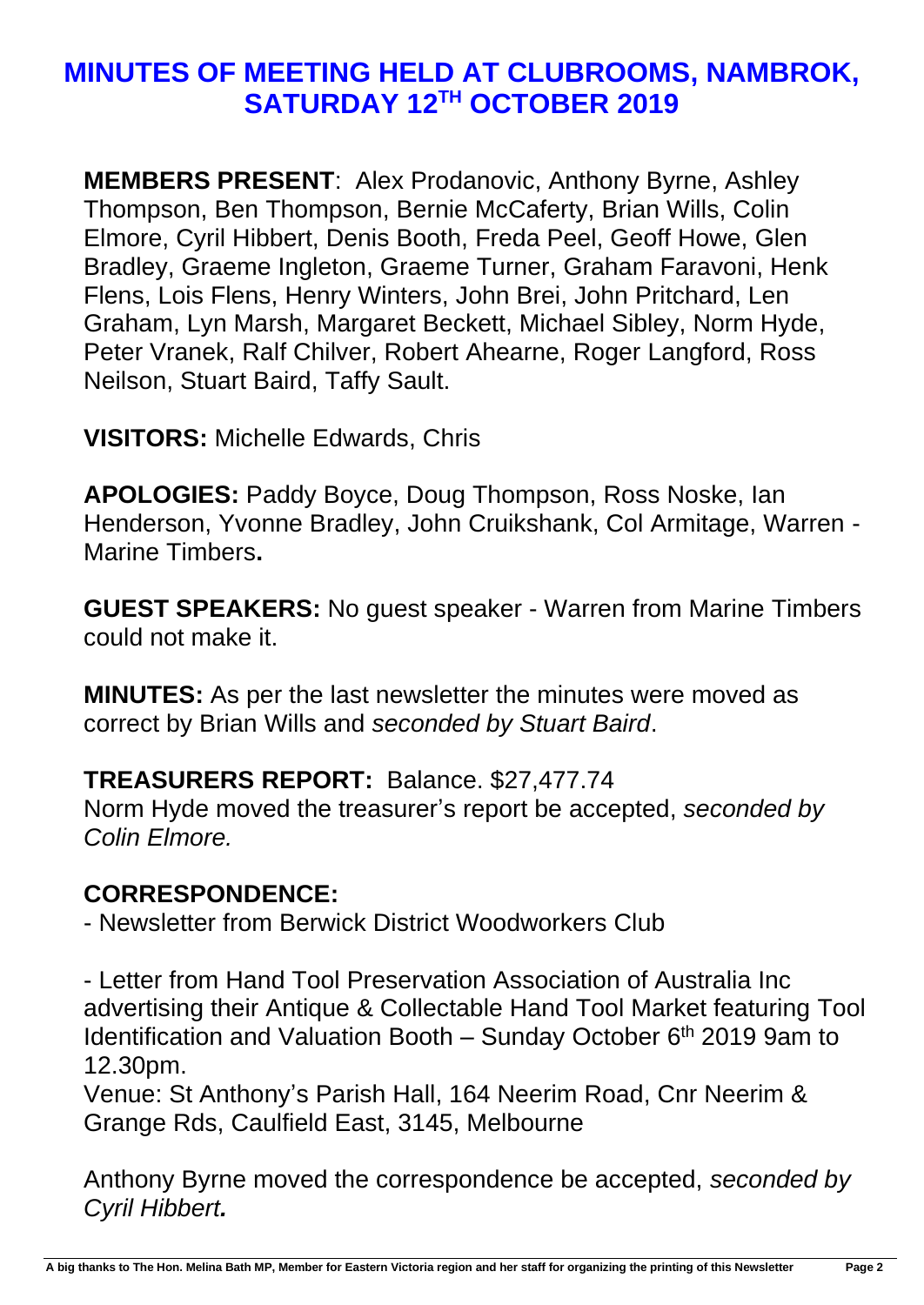### **GENERAL BUSINESS:**

- At the last meeting Anthony found an inhaler in the car park it has DuoResp Spiromax written on it. See Anthony for more information. Hairnets are now available in the safety cupboard for those who need them.
- Members were shown the new templates that Ian had made for the new shape on the ASH spatulas. Those making them were asked to do a quality check as we don't want marks or sap inclusion on the finished items.
- Engie who have supported the group for many years and recently donated \$1000 for us to purchase and install a Robert Sorby sharpening system, have provided a new sign to replace their original one on our shed.
- Norm is taking names for Christmas lunch at Duart Homestead 7<sup>th</sup> November. Cost is \$33.00 a head - contact Norm for details.

# **SATURDAY MEETING**

There certainly weren't many spare seats by commencement of the meeting with at least thirty members and two visitors attending, even Bernie made it on the day.

Our guest speaker, Warren from Marine Timbers was unable to attend on the day due to an urgent matter. The meeting didn't take long at all with only a few items to discuss. Show and Tell usually has around ten items but today there were just five items. All of this resulted in the whole meeting process being completed by 10.30.

With no guest speaker Anthony suggested Alex Prodanovic explain the process of making the magnificent clock he had brought along.

Andrew said the clock took about forty hours to complete, and the gears were cut using a scroll saw. Timber was sliced on the bandsaw and laminated together to make up the gear blanks. Material and finish are detailed in Show and Tell.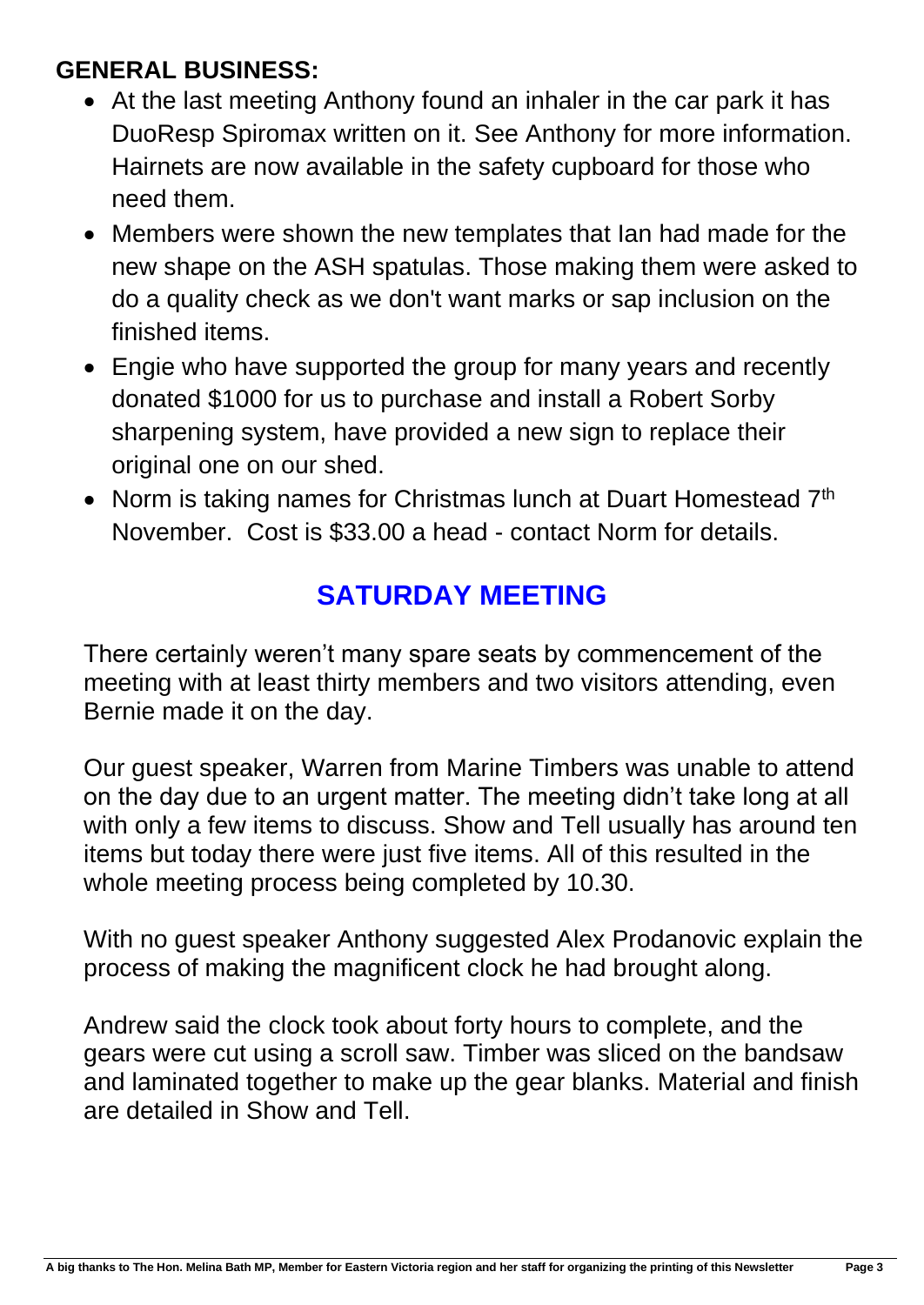### **GETTING AND SPENDING**

During September an auction of surplus power tools and other odds and ends made \$150, Secretary Ian knocked up another one of his garden bench seats for \$450, while \$20 was received for some timber machining. Demo sales included \$31 from Brian Wills' Ballarat expedition and \$4 from Bunnings Traralgon.

The sale of some pen kits brought in \$16, cutting board blanks \$20, and \$132 was received in payment for the Christmas lunch.

Memberships and newsletter subscriptions totalled \$115, door entry \$192, catering \$44, while the monthly raffle, the prize being a Ranford's Butchers donated meat pack, raised \$93.

Costs included \$935.10 for the new Robert Sorby sharpening machine (the cost of which will be offset once we receive a \$1000 donation), Wellington Shire rates and fire levy \$295.39, CFA fire extinguishers check \$185.34.

Some jelutong carving timber cost \$134.32, nails, garage hooks and barbecue gas from Bunnings \$42.13, kitchen requirements \$71.95, and newsletter stamps \$100.

We had 40 ASH spatulas laser engraved at a cost of \$80, and some paint brushes were \$16.

Our Bendigo Bank account contained \$27,477.74 on September 30.

#### *NORM HYDE, Treasurer*

*For payments to the club, these are our Bendigo Bank details: BSB 633- 000. A/c No. [1477-77080.](tel:1477-77080) Or place the payment in an envelope, detailing your name, the amount and its purpose, and hand it to Treasurer Norm*.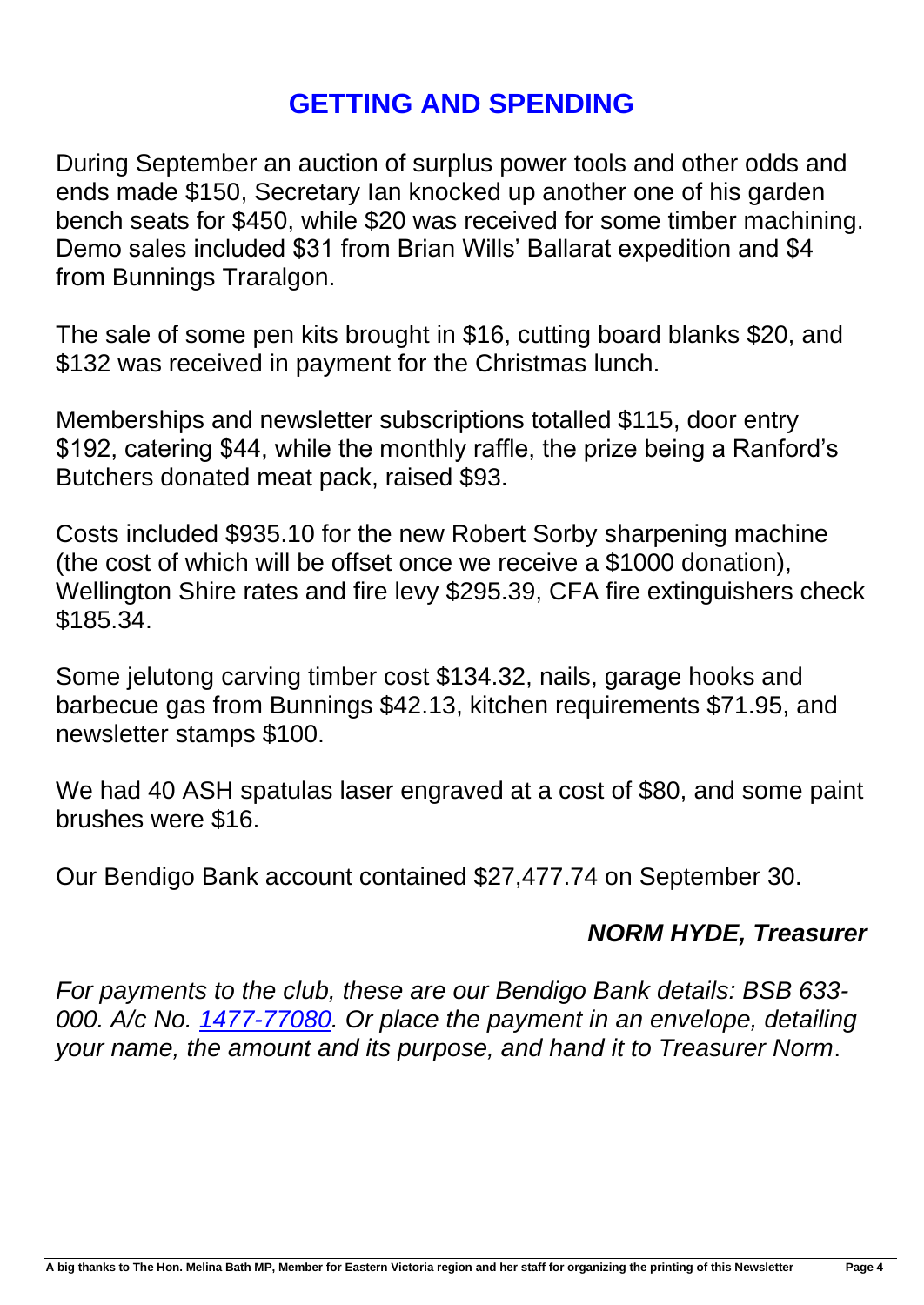

**A hearing aid was found in the car park it's on the front table if you think it may be yours**

If you wish to attend this year's Christmas lunch at Duart Homestead Maffra on Saturday 7<sup>th</sup> December please let Norm know and have your payment to him by Saturday 30<sup>th</sup> November. Cost is \$33 per person for an excellent meal and great service. Graeme and Trish Ingleton will be back providing the music.

There is a box of timber off cuts on the top of the meeting room ramp. Feel free to grab a piece or two if you can use it. There are also assorted timber sections beside the irrigation channel along with some large pieces of Osage Orange from which you can have a piece cut. We also have some end sealer just \$1 a jar.

As mentioned in the October newsletter, two handles from the kitchen cupboard we are restoring have gone missing. A few members have been checking their sources but with no luck at all. I am hoping someone reading the newsletter may be able to point us in the right direction to replace the handles. Contact details on the front of the newsletter.





#### **UP COMING DEMONSTRATIONS**

- The East Gippsland Heritage Truck Display is on the 16 & 17<sup>th</sup> November, Maffra Recreation Reserve, volunteers required.
- Gormandale Community House Fair & Market 29/11/2019 5- 8:30pm, volunteers required.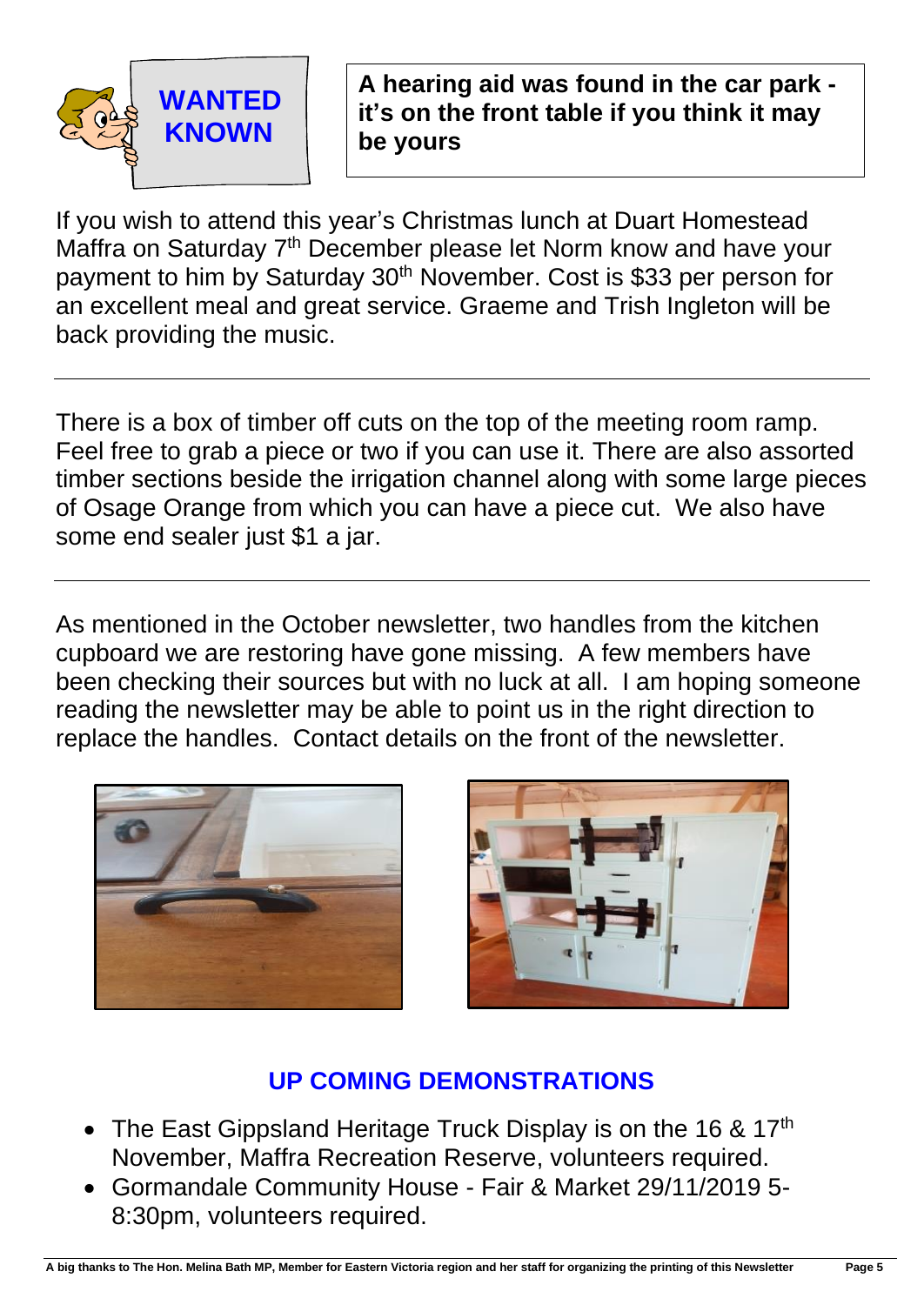### **SHOW AND TELL**



**Ashley Linnane showed three items she turned from an original fence post of a soldiers' settlement house circa 1948. A 120 x70 x50 bowl with Shellawax Glow outside and boiled linseed oil inside. and a 90 x 70 x 55 pot-pourri bowl and a 75 x 70 x 50 lidded bowl, both were finished with Shellawax Glow.** 







**Alex Prodanovic spent 40 hours making a Clayton Boyer organic clock from Myrtle, Beech, and Huon Pine.** 

**He laminated plywood for the gears and he used a spray on lacquer for the finish. Well done Alex.**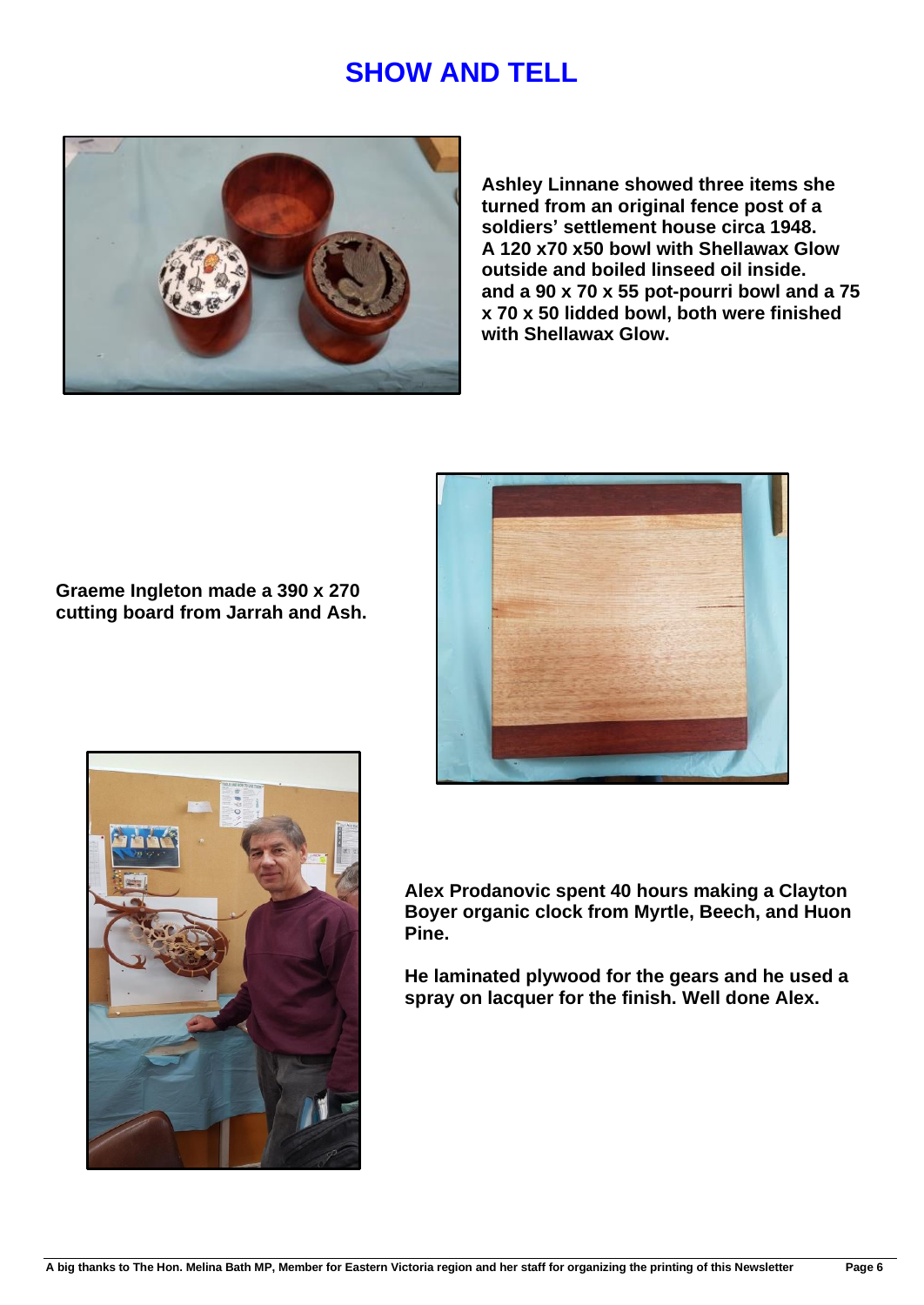# **VIC FOREST GRANT**

**VicForests** 

I have received word from our good friends at Vic Forest to say we were successful in our recent grant application and they will be funding \$707.40 to purchase two pyrography kits.

This will certainly help with the woodwork lessons for grades 5 & 6 from Nambrok/ Denison Primary school. At times students have had to wait to access the burners we have and that had resulted in some members bringing their own burners along to help out.

Liz Langford from Vic Forest said they were happy to help support the work we do in the community, Liz plans to visit our club soon for an official presentation.

### **TIP RUN**

On Monday 28<sup>th</sup> Ross and I emptied the bins and gathered up scraps laying about and delivered them to the local tip free of charge thanks to Wellington Council providing our group with vouchers.

Once again, a large portion was cardboard boxes and other items that were recyclable and take up lots of space. I have asked previously if members can take recyclable items home to reduce the number of trips to the tip.

So we can help minimize waste to landfill the spare wheelie bin on the rear deck will now be for recyclable items and a sign placed on the lid.

# **PENS FOR TROOPS**

The pens for troops project has gathered a lot of support. The target set for September was 500 pens but word spread amongst clubs and individuals and companies made donations to support the project which resulted in 1329 pens being sent. Some even made it to a submarine crew. Letters of thanks were received from troops and commanding officers.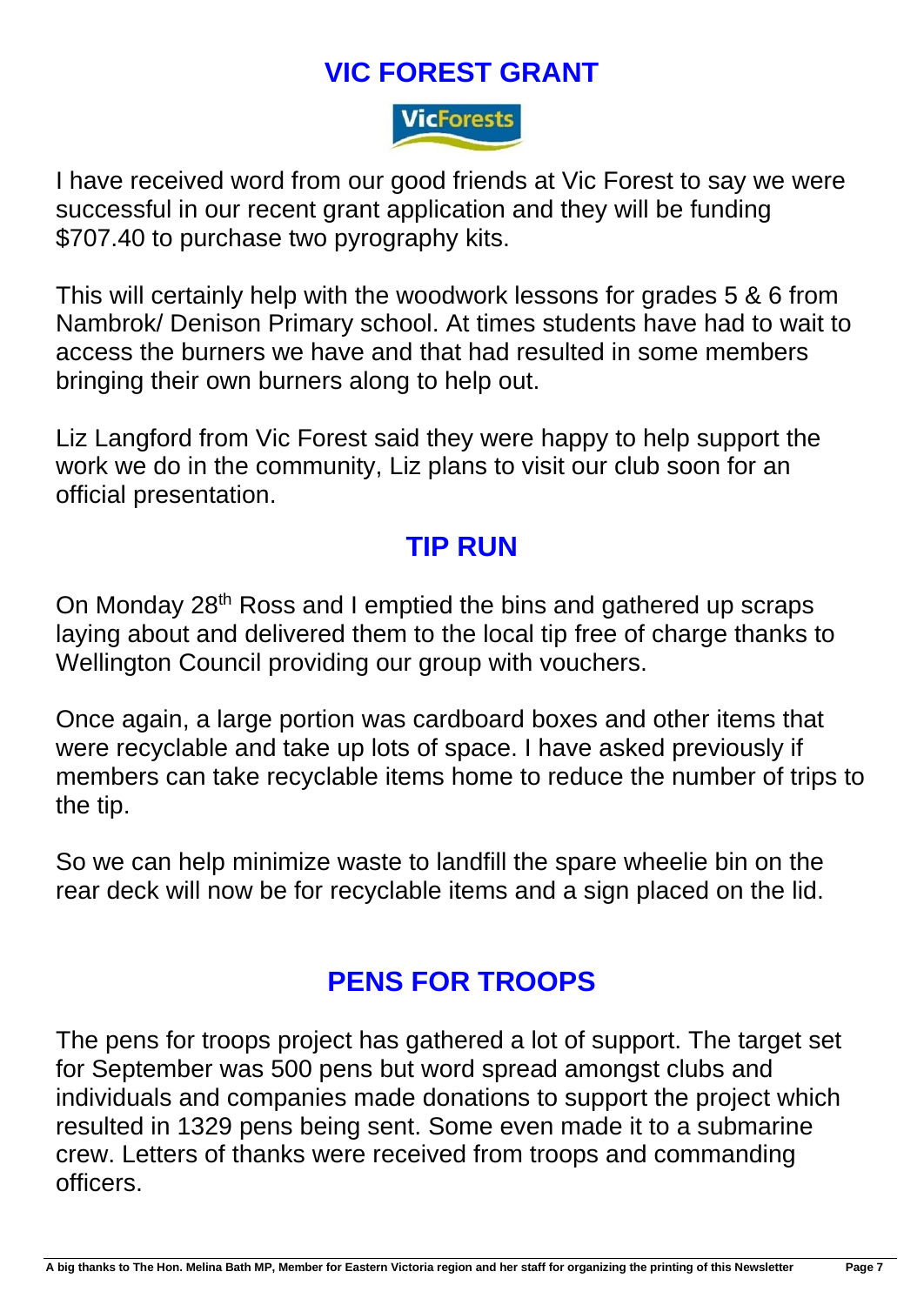The target for Anzac Day 2020 has been set at 1500 but as Mick Lawrence said 2020 would be a more fitting number. For details on how to help, visit the "Pens for the Troops" Facebook page.

# **FOURTH SATURDAY**

We managed to have a good attendance at the club and seven members filled the day in at the Maffra show.

Cyril turned some tops and then moved on to preparing a bowl blank, Ian and Michael prepared material for a Nambrok school project.

I continued sorting trash from treasure in the tool storage area, Freda and Margaret gave the display cabinet a freshen up while others worked on private tasks in between sampling the cakes Freda and Margaret had brought along.



Peter Vranek noticed the pipes into the water tank were moving about so he anchored them with other bits of pipe.

John Cruickshank sharpened some of the club turning tools.

Kevin Schlipalius applied stain to his planter stand.

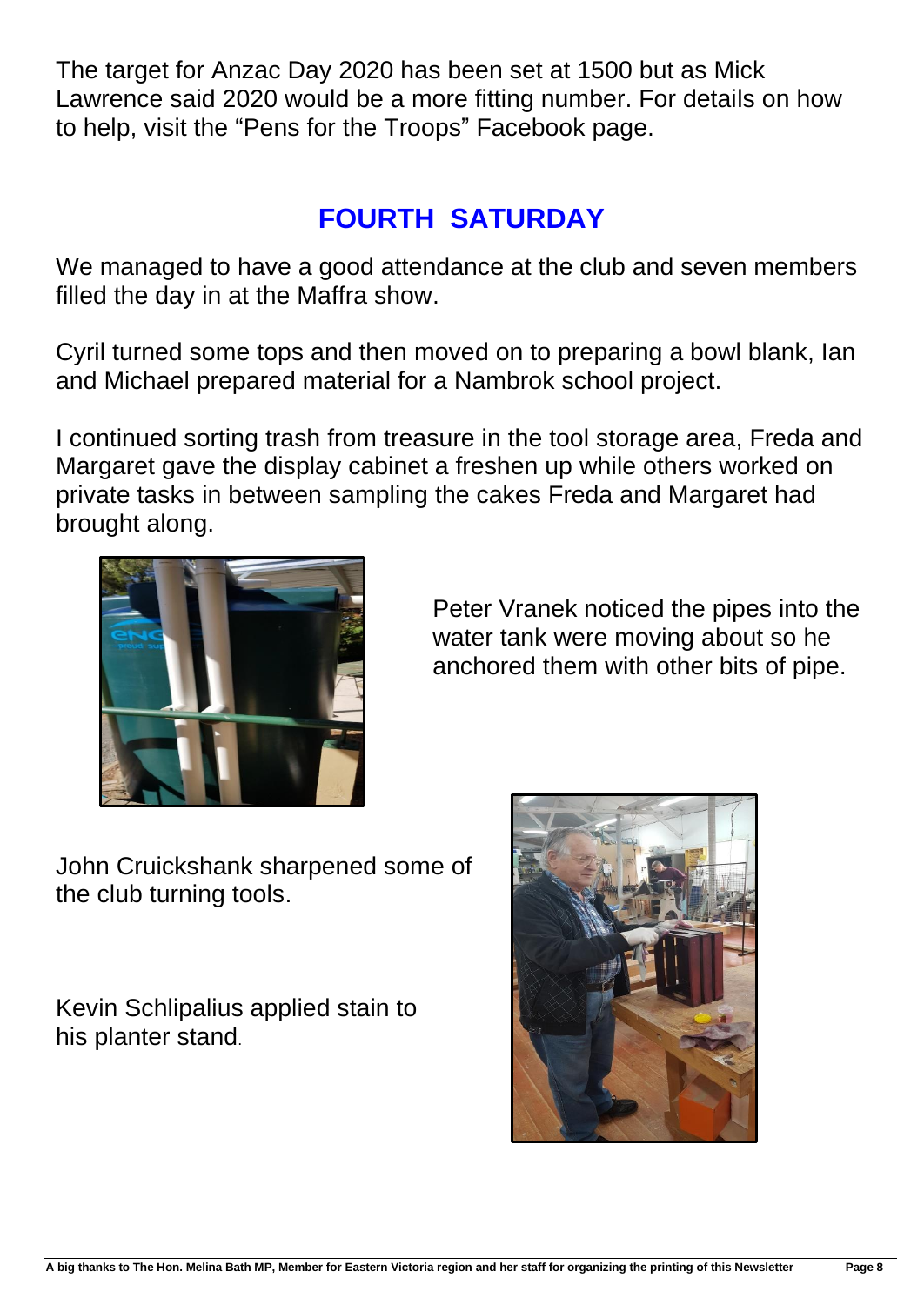# **MAFFRA SHOW REPORT**

#### **by cadet reporter Ashley Linnane**

The 2019 Maffra show began on Thursday with the trailer receiving a restock and repack by several members at the club room. Ashley and Ben then taking responsibility for the trailer and towing it to the show.

On Friday, Ashley, Ben, Paddy & Maurice set up early prior to the arrival of the school kids, outside under the cover of the former goat annex of the sheep pavilion now used as a craft pavilion.

The day was then broken into sessions of various school groups watching Ben and Ashley taking turns on both the scroll saw and lathe. Opeia and Norm were also active on the lathe. Maurice once again was active on the fret saws with his apprentice William who was enjoying a day off from school. The children were excited to watch the turning and receive spinning tops, scroll saw and fret saw cut outs.



In the afternoon the club's demo stands were moved indoors and the merchandise tables were set out prior to the pavilion being locked for the night.

Saturday started with some minor rearranging to the merchandise tables to include not only club items but also club members items. Ashley, Opeia, Anthony, Maurice and Henk were all kept busy through the morning. With Robert, Eric, Victor, Carlton and William also in attendance and Ben joining them after lunch.

Opiea made use of the scroll saw. Anthony turning off the ever-popular tops and various other small items. Carlton took to the fret saw cutting out several pieces as spectators watched on.

Ashley was kept especially busy with 9 show attendees taking advantage of the "Create your own pen" option of choosing a wood, a style, watching the pen turned and finished, then choosing a kit colour before taking away a unique show item. This was particularly taxing on Ashley's still recovering shoulder, and set a new personal record for the greatest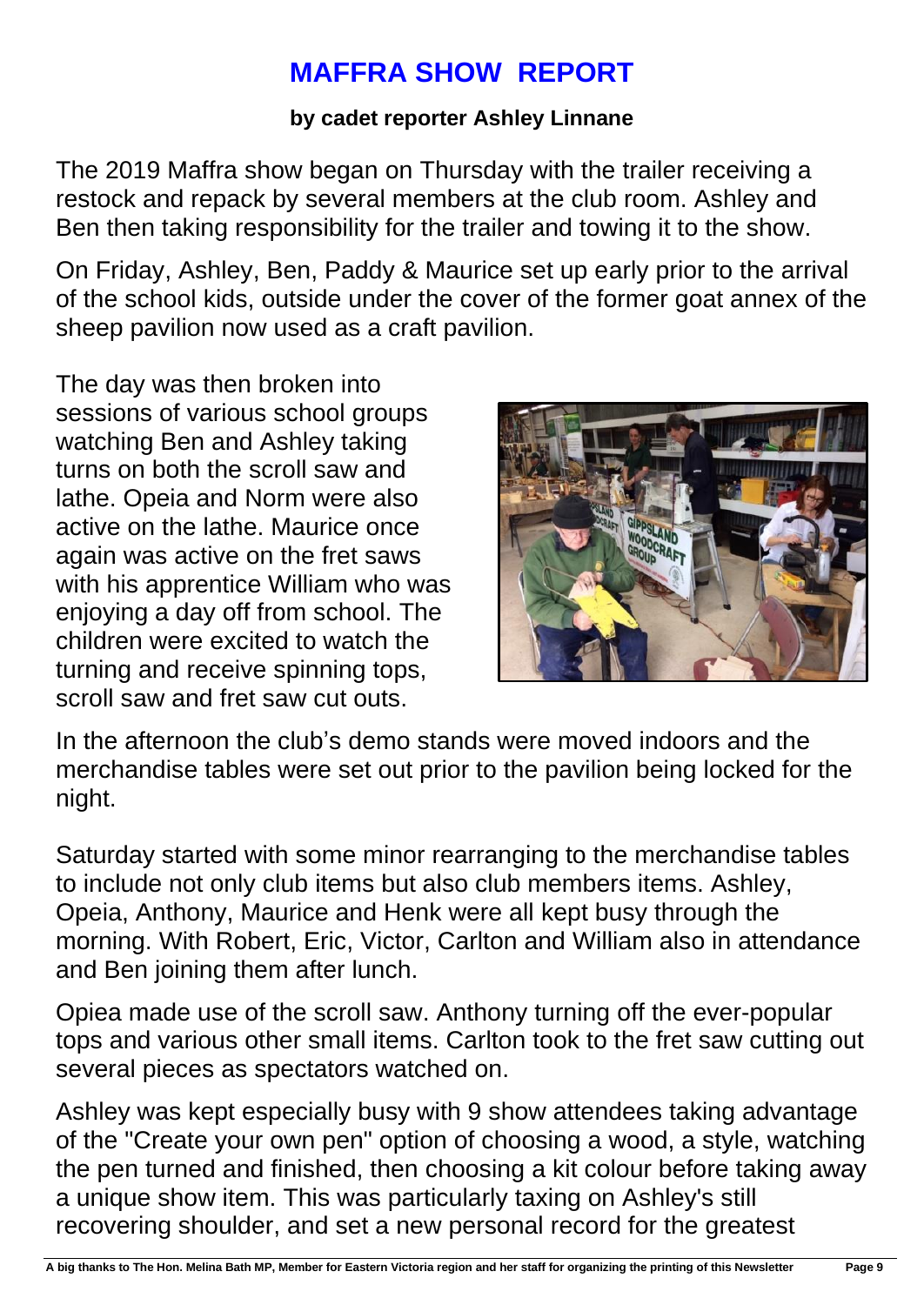number of pens turned and finished in one day. Proceeds of the pens adding to the club's profitable day with \$125 being added to the club's finances. Overall another very successful showing for the club - lots of local interest shown with several cards and flyers handed out to enthusiastic potential visitors. With the weather taking a turn late in the afternoon the crowd dropped off significantly and the team packed up around 4:30 along with the rest of the exhibitors in the pavilion. Onwards to the Sale Show.

Oh, and P.S. Ben managed to take out 1st prize in the craft event section for "Wood Turned Article".



### **CLEANING ROSTER 2019**

| 2 <sup>nd</sup> SATURDAY               | 4 <sup>th</sup> SATURDAY  |
|----------------------------------------|---------------------------|
| November 9th                           | November 23rd             |
| Robert Ahearn,                         | Dennis Booth,             |
| <b>Graeme Ingleton</b>                 | <b>Peter Vranek</b>       |
| December 14th<br>Clean up by everyone. | Rest up                   |
| January 11 <sup>TH</sup>               | January 25th              |
| Robyn Clark                            | <b>Greg Watts</b>         |
| <b>Taffy Sault</b>                     | <b>Geoff Howe</b>         |
| February 8 <sup>TH</sup>               | February 22 <sup>nd</sup> |
| <b>Lynton Minto</b>                    | Opia Stefanovic           |
| <b>Ross Neilson</b>                    | <b>Robert Stefanovic</b>  |
| March 14th                             | March 28th                |
| <b>Ralph Chilver</b>                   | Graham Faravoni           |
| Graeme Ingleton                        | <b>Andrew Wilkerson</b>   |

*If you cannot attend your turn, please arrange a swap with someone on this list.*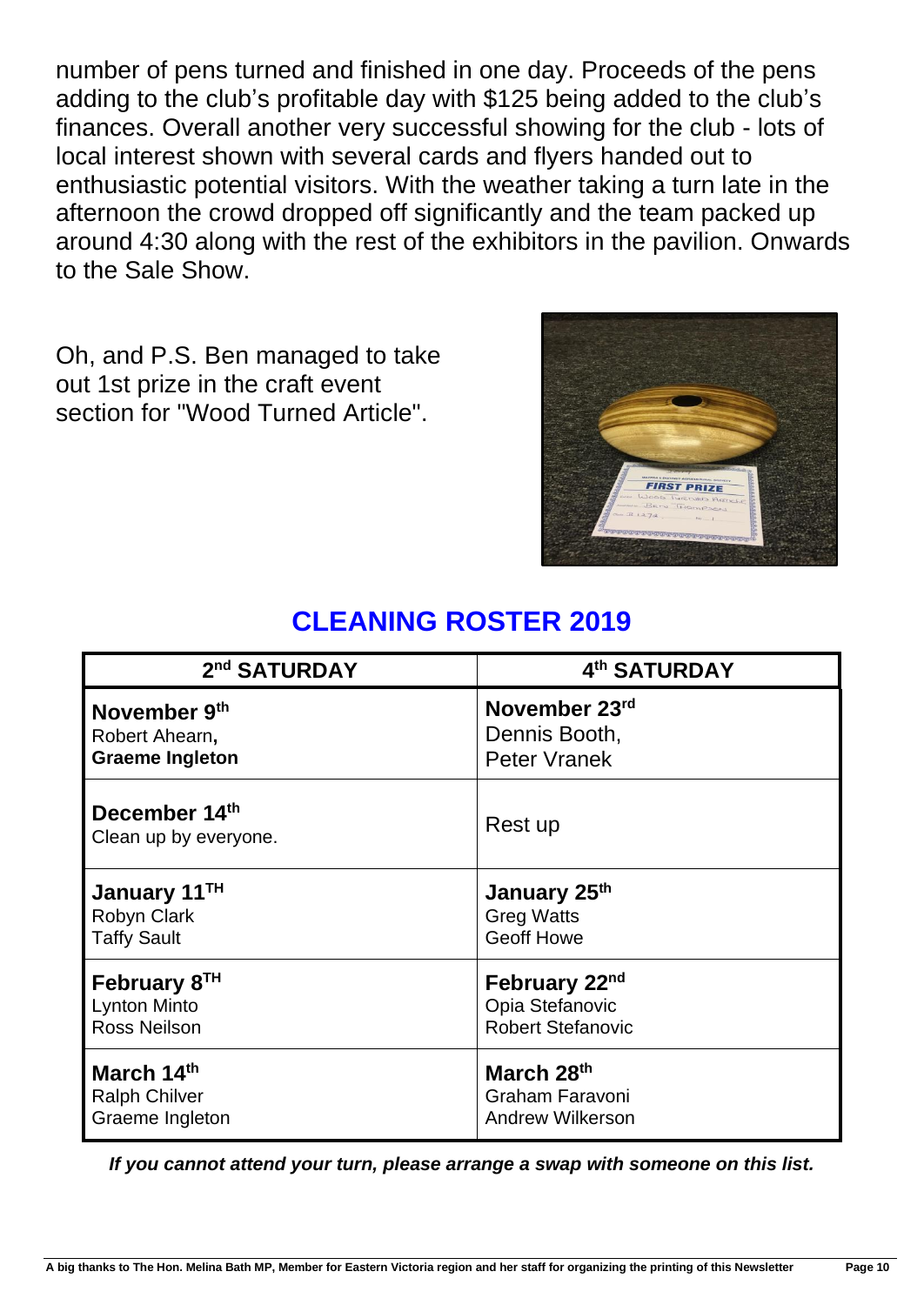# **TIMELY REMINDERS**

| <b>Show &amp; Tell</b>                                                        | <b>Activity</b>                                                                                                                                   |
|-------------------------------------------------------------------------------|---------------------------------------------------------------------------------------------------------------------------------------------------|
| November 9th<br>A miniature or<br>A Christmas decoration                      | Warren from Marine timbers will show<br>us how easy it is to use epoxy with<br>your woodwork                                                      |
| December 14th<br>A decorated top<br>Giant top<br>Miniature top                | Pop's Shed Spinning top contest<br>Hand spun<br><b>String driven</b>                                                                              |
| January 11th 2020<br>Something laminated                                      | Andrew Bedggood will give a talk on<br>the Sale to Sea Kayak event being<br>held in March                                                         |
| February 8th<br>A handy gadget or jig                                         | <b>Graham Thomas</b><br>Will show some small engines he<br>builds                                                                                 |
| March 14th<br>An item of furniture for a dolls house                          | . Volunteer wanted                                                                                                                                |
| April 11th<br>Stuff up day. Bring your shoddy,<br>crooked, ugliest item along | Rob and Anne from Screw it Screws<br>will display their range of products.<br>If you need something special on the<br>day call them on 0408332293 |